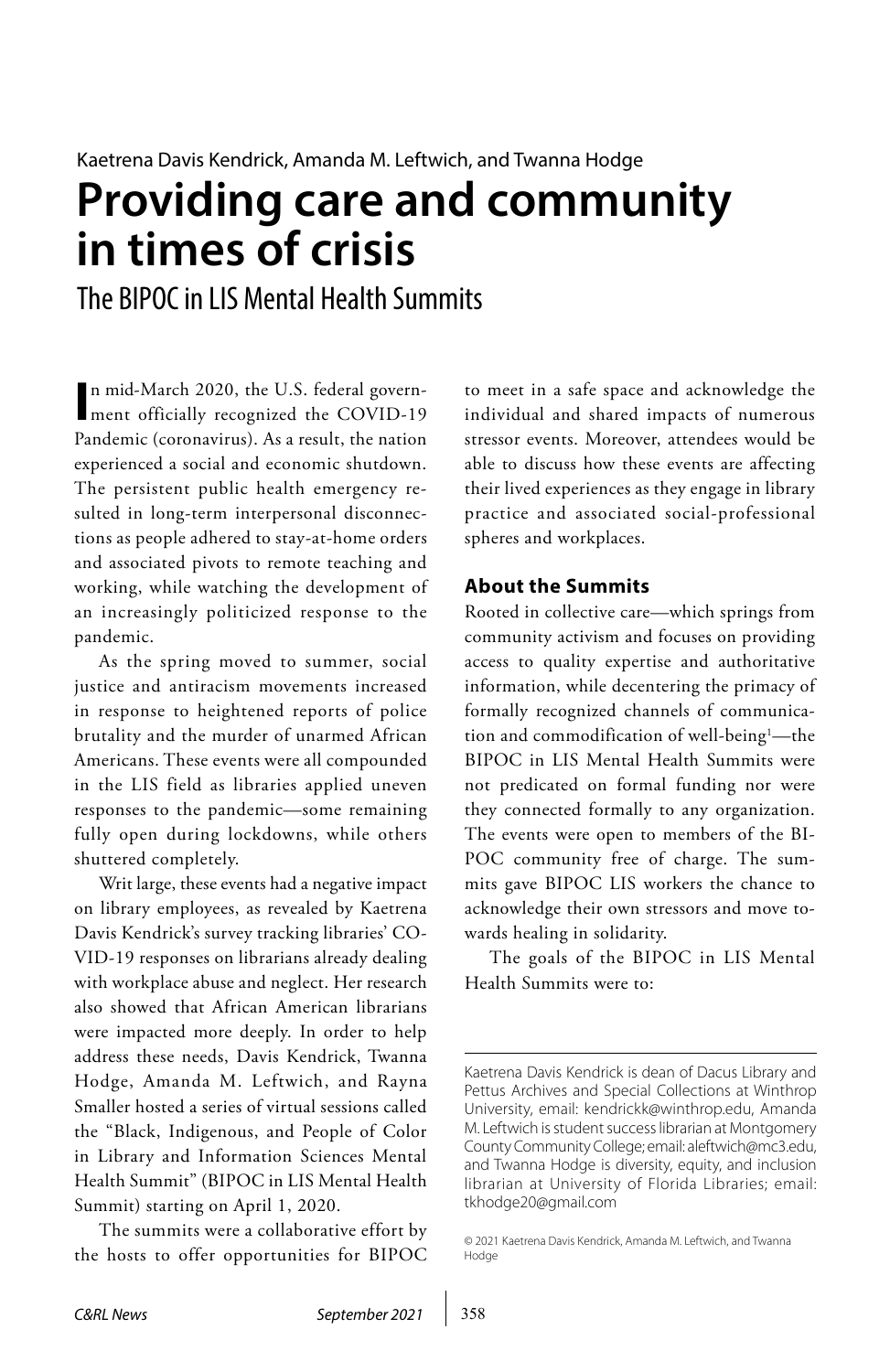• engage with audiences in an authentic and care-centered manner;

• provide space for BIPOC LIS workers during the COVID-19 pandemic and intense racial climate;

• increase awareness of best practices for self-preservation and wellness tools; and

• share resources through a BIPOC in LIS Community Record<sup>2</sup> created by presenters with additions made (and welcome) by the community.

The hosts used institution-sanctioned and freely available platforms and tools to advertise, manage registrations for and host the event, and provide post-event resources, including an institutionally hosted Zoom account, PowerPoint, and Google Drive.

Another unique feature of the program was the inclusive nature of the facilitator pool, which included Rayna Smaller, an established social worker who focuses on mental health support and community building for BIPOC women.3 Her expertise in identifying BIPOC mental health practitioners, informational resources, and well-being activities added significant value to the events.

#### **Summit activity**

The summit was formatted as a panel divided into four sections focusing on low morale; equity, diversity, inclusion, and accessibility (EDI/A); mindfulness; and mental health/ emotional hygiene resources. Each host provided background information on their section, best practices for maintaining and acknowledging boundaries and care requirements during COVID-19, and a call to action following their talks.

Calls to action for the audience included:

• Davis Kendrick: participate in the CO-VID-19 Low Morale Survey;<sup>4</sup>

• Hodge: establish or maintain emotional support systems, identify allies and accomplices, contribute, and engage with others;<sup>5</sup>

• Leftwich: create a daily self-care activity, something just for you and identify barriers to boundaries needed for your own wellness;<sup>6</sup> and

• Smaller: familiarize yourself with the BIPOC mental health resources in your community and seek a therapist or professional help.7

This format gave audiences the chance to not only learn from all hosts, but to connect one another with resources in a psychologically safe environment. Summit attendees were also encouraged to add information to the BIPOC LIS Mental Health Community Record<sup>8</sup>—an open Google document available to attendees at all events. Participants actively engaged with the document, adding more resources like meditation apps, therapy/counseling directories, articles, and videos.

#### **Immediate results and feedback**

The first event was very popular, with 391 registrants and 194 in attendance. The high interest and attendance numbers provided strong evidence that we were filling a muchneeded gap. Due to the overwhelming positive responses during the first event, the hosts offered more events.

In addition to consistent attendance indicating high interest in these conversations, summit attendee responses to this event were extremely positive, particularly during the events. Attendees shared feedback on Twitter, offering their responses to the panel's discussions and suggestions, sharing their joy in finding community support, or noting the timeliness of the event in their lives.

The BIPOC in LIS Mental Health Summit this morning was something I didn't realize I really needed.—@ AprilMuses<sup>9</sup>

This was fantastic. Thank you @Kaetrena, @thelibmaven, @tkhodge19, and @ BrowngirlSpace for putting this together. It's helpful to know that we're not alone. #BIPOCMindsMatter—mimosaishere<sup>10</sup>

This event also spurred attendees to action in their immediate library workplaces. An attendee tweeted,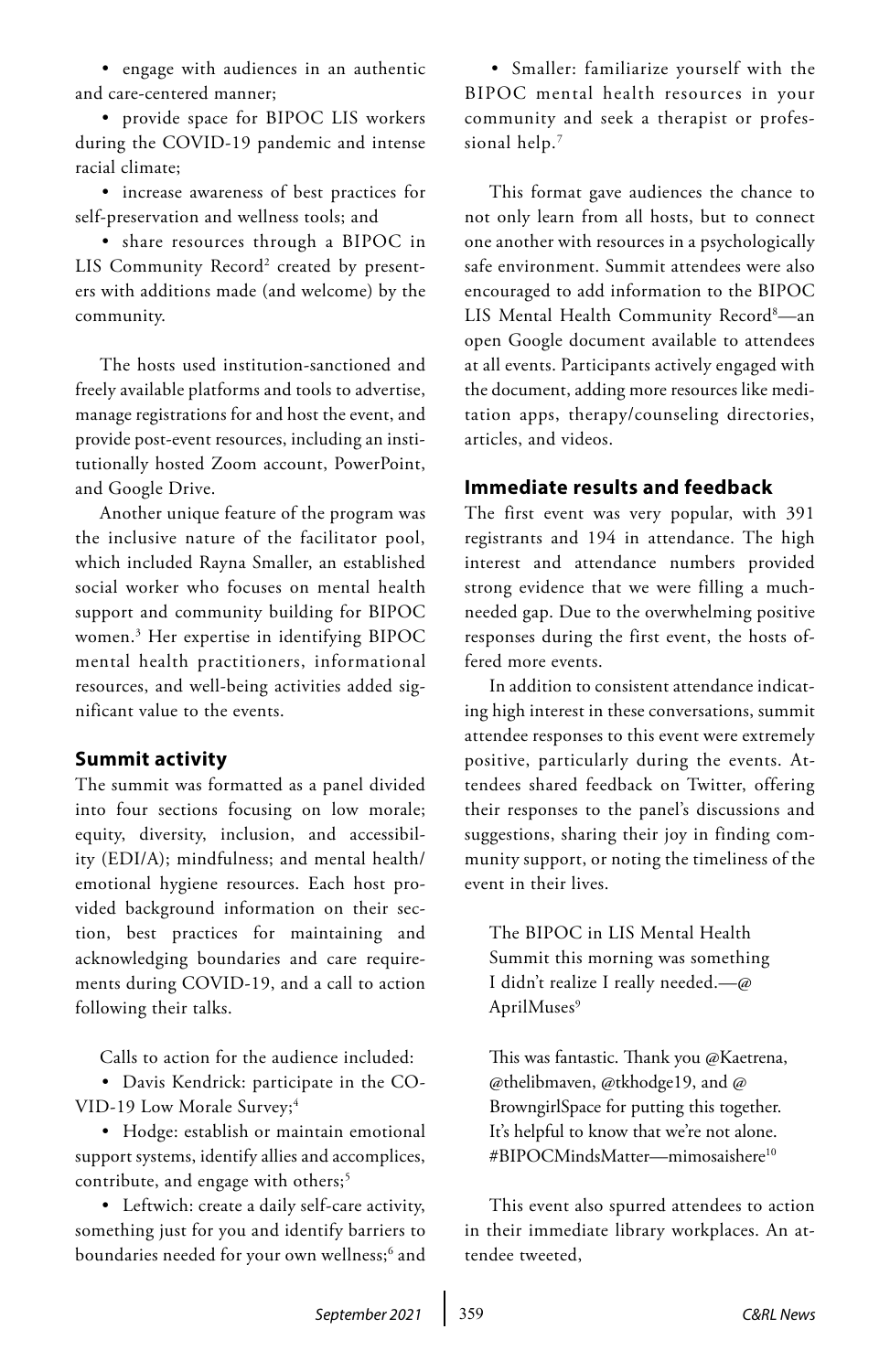Inspired by @libmaven leading a 2 minute meditation yesterday at the #BIPOC in LIS Mental Health Summit, I offered a guided meditation for the All Library Personnel weekly zoom this morning.—@BiblioXica<sup>11</sup>

The event, and the resources generated from the event, prompted the authors to move from community to praxis by providing the opportunity for attendees at the first summit to be able to reflect and share any progress and get further support.

Additionally, continuing developments during the summer of 2020—including the murders of Ahmaud Arbery, George Floyd, and Breonna Taylor, along with associated increases in anti-racism activism—spawned a need for follow-up BIPOC Mental Health Summits for this community of LIS workers. As a result, more events were offered:

• BIPOC in LIS Mental Health Summit: (April 1, 2020): 391 registrants

• BIPOC in LIS Mental Health Summit: The Redux (April 22, 2020): 87 registrants

• BIPOC in LIS Mental Health: Call to Action Symposium (May 1, 2020): 158 registrants

• BIPOC in LIS Mental Health Black Lives Matter Symposium (June 19, 2020): 210 registrants.

• BIPOC in LIS Mental Health Summit: The Year in Review (April 12, 2021): 80 registrants.

• Total registrants for all sessions were 926.

#### **Outcomes**

The Summits generated critical and ongoing conversation about mental health and well-being in library workplaces and the LIS field in general, particularly as they relate and impact BIPOC workers. The Summits were the first of similar webinars and talks focused on actively gathering communities to discuss mental health care in library workplaces, including the African American Medical Librarian's Alliance Caucuses' (AAMLA) "Radical Self-Care and Wellness for Information Professionals Series"12 and the National Library of Medicine's (NNLM) "Putting the Self back in Self-Care: Wellness in the time of COVID-19."13

In April 2021, BIPOC in LIS Mental Health facilitators offered another event, "BIPOC in LIS Mental Health Summit: A Year Later." In May 2021, wehere<sup>14</sup> offered a similarly structured event in response to upticks in Anti-Asian violence, in which two of the BIPOC in LIS Mental Health facilitators offered their expertise.

The authors, who are also BIPOC library workers, also gained the benefits of community. As a result, sharing knowledge with the collective was simultaneously an act of selfcare and self-preservation. Recognizing that mental health support is ongoing and that collective care requires long-term cultivation, the hosts offered a follow-up event in April 2021, which gave attendees the opportunity to reflect on their longer-term experiences of a stressful year and, if needed, reconnect with an empathetic community and recommit to healthy mental and emotional hygiene practices.15

### **Conclusion**

Caring for the community takes action, and sometimes these actions move outside of regular systems. Providing space for those in need doesn't require the formal backing of an institution or funding—only time and dedication, and a desire to offer excellent information, resources, and good best practices to those we support. Create and serve your community with intention and honesty—without the need for perfection. Offer it, and they will come.

#### **Acknowledgements**

To the BIPOC Library community, we thank you for your attendance and support for all our summits. Take care, and be well.

#### **Notes**

1. Rushdia Mehreen and David Gray-Donald. "Be careful with each other," *Briarpatch Magazine,*  accessed May 25, 2021.

2. Kaetrena Davis Kendrick, Twanna Hodge, Amanda M. Leftwich, and Rayna Smaller, "BI-POC in LIS Mental Health Summit: Community